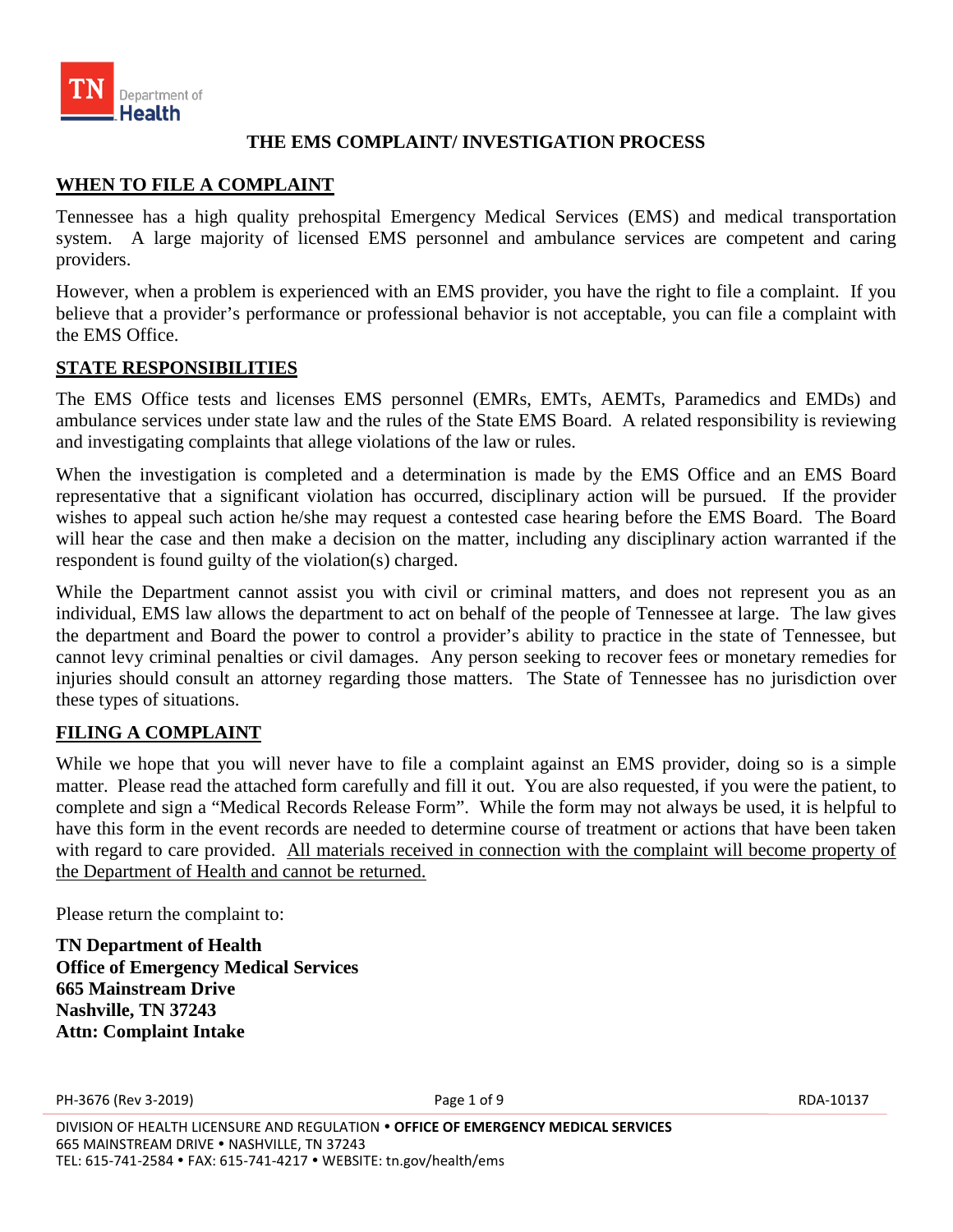# **RESULTS**

When a decision is finally reached, you will receive a letter from the EMS Office. The content of such letters varies depending upon the circumstances of the complaint, however, they are generally one of the following types.

- (1) There was no violation of the Practice Act that would lead to disciplinary action, but the practitioner has been informed of any concerns determined by the investigation.
- (2) There was a violation of the Practice Act and a formal disciplinary action was taken, made part of the public record, and reported statewide and to the national data bank.

The Department of Health takes all complaints seriously and insures that a thorough and fair evaluation under law is conducted.

## **ISSUES** *NOT* **WITHIN DEPARTMENT/BOARD AUTHORITY**

- **Fees and/or Billing disputes** (Amounts charged for services, overcharges, etc.)
- **Insurance Matters** (unless it deals with fraud by an EMS provider)

**For these concerns you should contact the Tennessee Consumer Insurance Services Division at 1-800-342-4029.**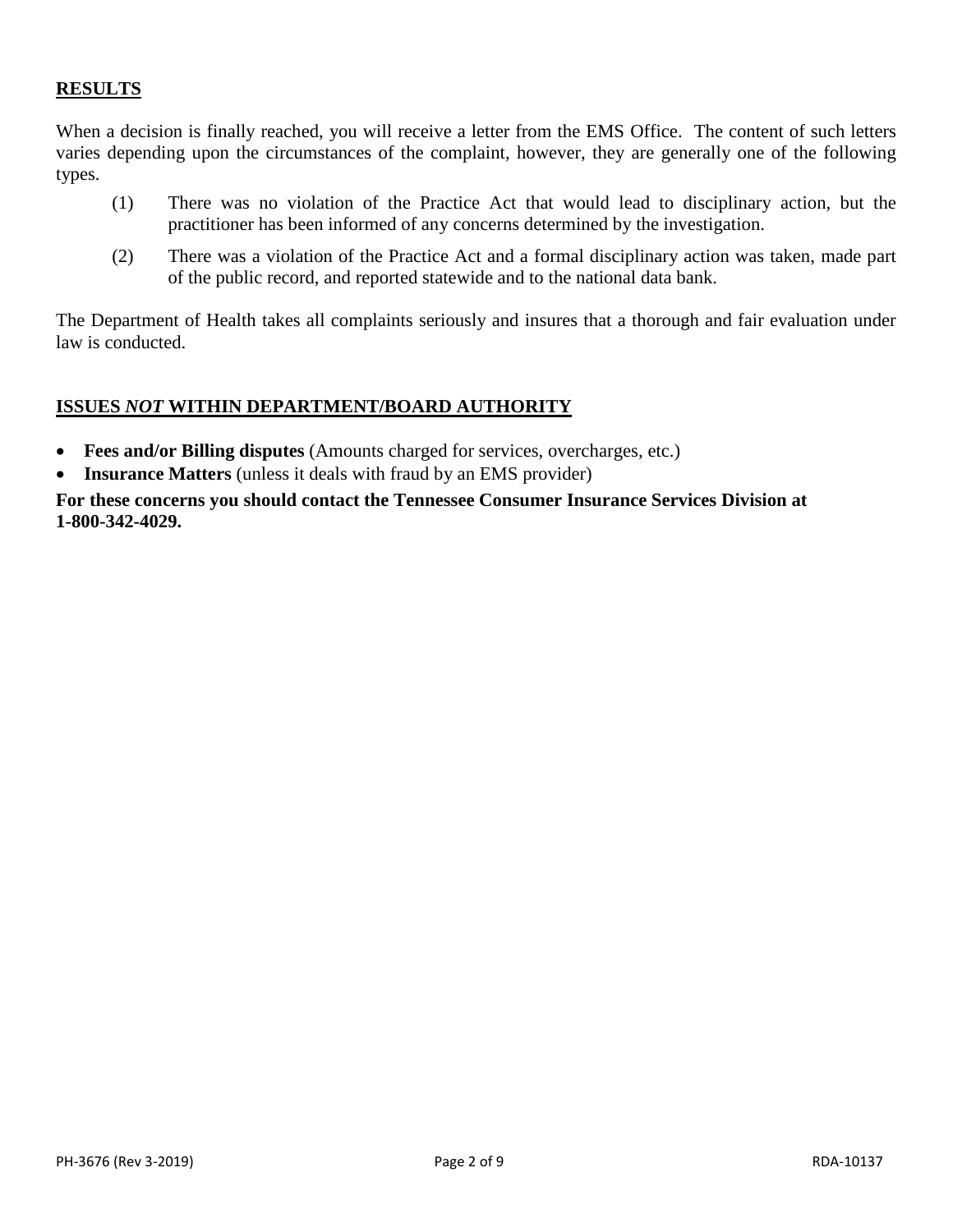

#### DIVISION OF HEALTH LICENSURE AND REGULATION OFFICE OF EMERGENCY MEDICAL SERVICES **COMPLAINT AND RELEASE INFORMATION**

# **I. PART A**

# **PERSON FILING COMPLAINT:**

| Name:                                                                                                                                                                                                                                |                                                                 |                       |     |
|--------------------------------------------------------------------------------------------------------------------------------------------------------------------------------------------------------------------------------------|-----------------------------------------------------------------|-----------------------|-----|
| Address: <u>Street</u>                                                                                                                                                                                                               |                                                                 |                       |     |
|                                                                                                                                                                                                                                      | City                                                            | State                 | Zip |
| Personal Telephone: (Change of Contract Contract Contract Contract Contract Contract Contract Contract Contract Contract Contract Contract Contract Contract Contract Contract Contract Contract Contract Contract Contract Co       |                                                                 |                       |     |
| YOU ARE FILING A COMPLAINT AGAINST:                                                                                                                                                                                                  |                                                                 |                       |     |
| (EMS provider's name, either person or service)                                                                                                                                                                                      |                                                                 |                       |     |
|                                                                                                                                                                                                                                      |                                                                 |                       |     |
| Name: First Name - or Service Name                                                                                                                                                                                                   |                                                                 | Last                  |     |
| Address: <u>Street Street Street Street Street Street Street Street Street Street Street Street Street Street Street Street Street Street Street Street Street Street Street Street Street Street Street Street Street Street St</u> |                                                                 |                       |     |
|                                                                                                                                                                                                                                      | City                                                            | State                 | Zip |
| Telephone: ( )                                                                                                                                                                                                                       |                                                                 |                       |     |
| License #: (if known)                                                                                                                                                                                                                |                                                                 |                       |     |
| NAME OF PATIENT (IF OTHER THAN YOURSELF):                                                                                                                                                                                            |                                                                 |                       |     |
|                                                                                                                                                                                                                                      |                                                                 |                       |     |
| Address: <u>City</u>                                                                                                                                                                                                                 |                                                                 | State                 | Zip |
| Telephone: ( )                                                                                                                                                                                                                       |                                                                 |                       |     |
| <b>Relationship of Person Filing Complaint to Patient:</b>                                                                                                                                                                           |                                                                 |                       |     |
|                                                                                                                                                                                                                                      | Self Parent Son/Daughter Legal Guardian/provide court documents |                       |     |
| Spouse Brother/Sister Friend                                                                                                                                                                                                         |                                                                 |                       |     |
|                                                                                                                                                                                                                                      |                                                                 |                       |     |
| NOTE: If other than patient or parent of a minor patient, please provide documentation indicating                                                                                                                                    |                                                                 |                       |     |
| appointment of Legal Authority/Guardianship.                                                                                                                                                                                         |                                                                 |                       |     |
| Nature of Complaint/Report (check all that apply)*:                                                                                                                                                                                  |                                                                 |                       |     |
| Quality of care/Malpractice<br>Insurance fraud                                                                                                                                                                                       | $\perp$<br><b>Substance Abuse</b><br>Drug Diversion             |                       |     |
| Sexual Abuse; Harassment; Contact                                                                                                                                                                                                    | <b>Run Report Falsification</b>                                 |                       |     |
| <b>Criminal Conviction</b>                                                                                                                                                                                                           | Patient Abandonment/Neglect                                     |                       |     |
| <b>Unlicensed Practice</b>                                                                                                                                                                                                           | Problem other than listed                                       |                       |     |
| Have you attempted to contact the EMS provider concerning your complaint?                                                                                                                                                            |                                                                 |                       |     |
| Yes<br>$\overline{\phantom{a}}$ No<br>If yes, Date:                                                                                                                                                                                  |                                                                 |                       |     |
| Would you be willing to testify if this matter goes to a formal hearing?                                                                                                                                                             |                                                                 | Yes<br>N <sub>0</sub> |     |
| * Employers please complete Part B complaint form as well.                                                                                                                                                                           |                                                                 |                       |     |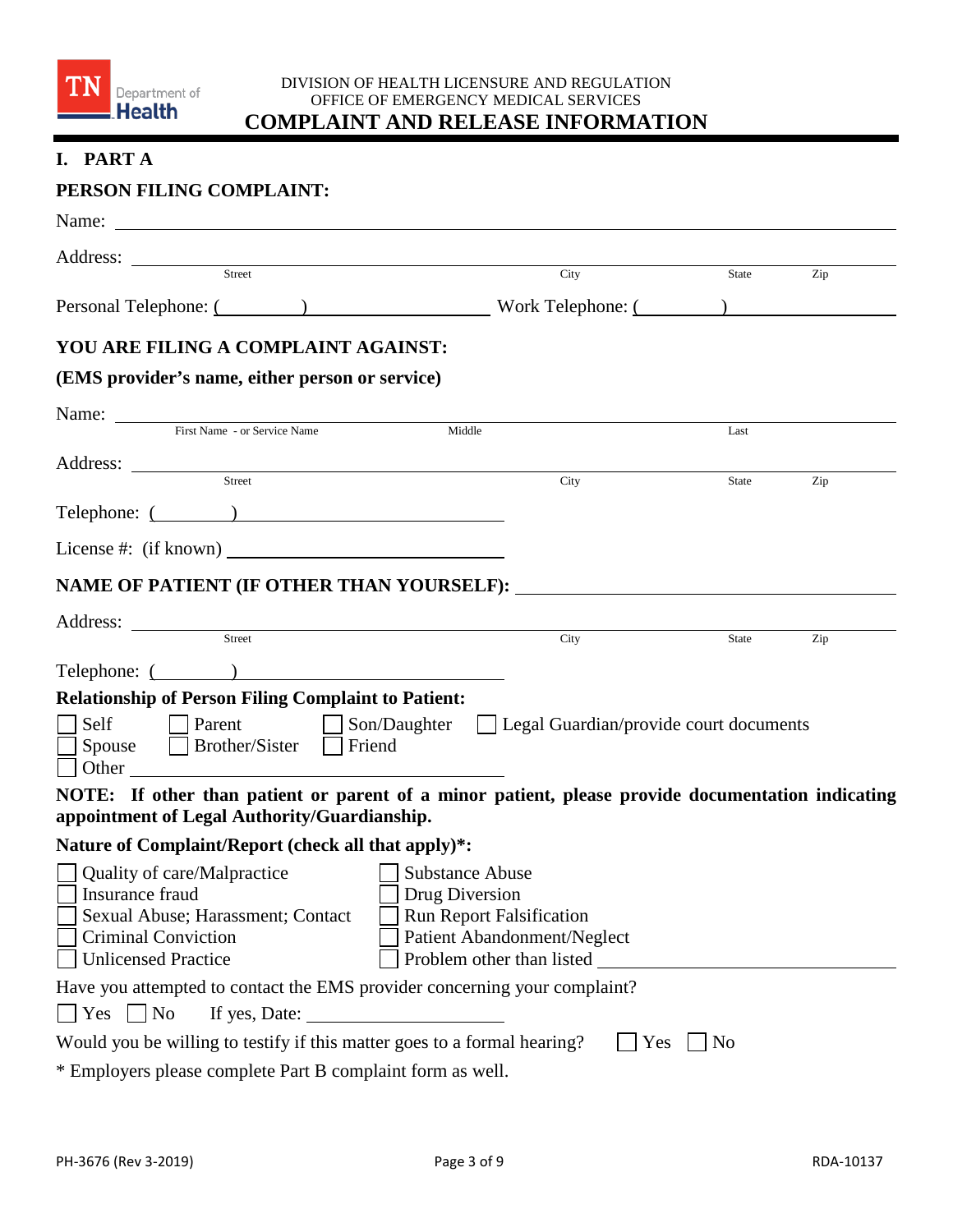

 $\overline{a}$ 

 $\overline{a}$ 

Is there anyone other than yourself that knows about your complaint and could give us further information?

Witnesses (Please give full name, address and phone number):

Please give full details of your complaint/report; include facts, details, dates, locations, etc. (attach additional sheets if necessary). Please attach copies of medical records, correspondences, contracts, newspaper articles, and any other documents that will help support your complaint.

 $\overline{a}$ 

 $\overline{a}$ 

 $\overline{a}$ 

 $\overline{a}$ 

 $\overline{a}$ 

 $\overline{a}$ 

 $\overline{a}$ 

 $\overline{a}$ 

 $\overline{a}$ 

 $\overline{a}$ 

 $\overline{a}$ 

I certify that all information provided in this complaint is true and correct to the best of my knowledge.

Signature Date

 $\overline{a}$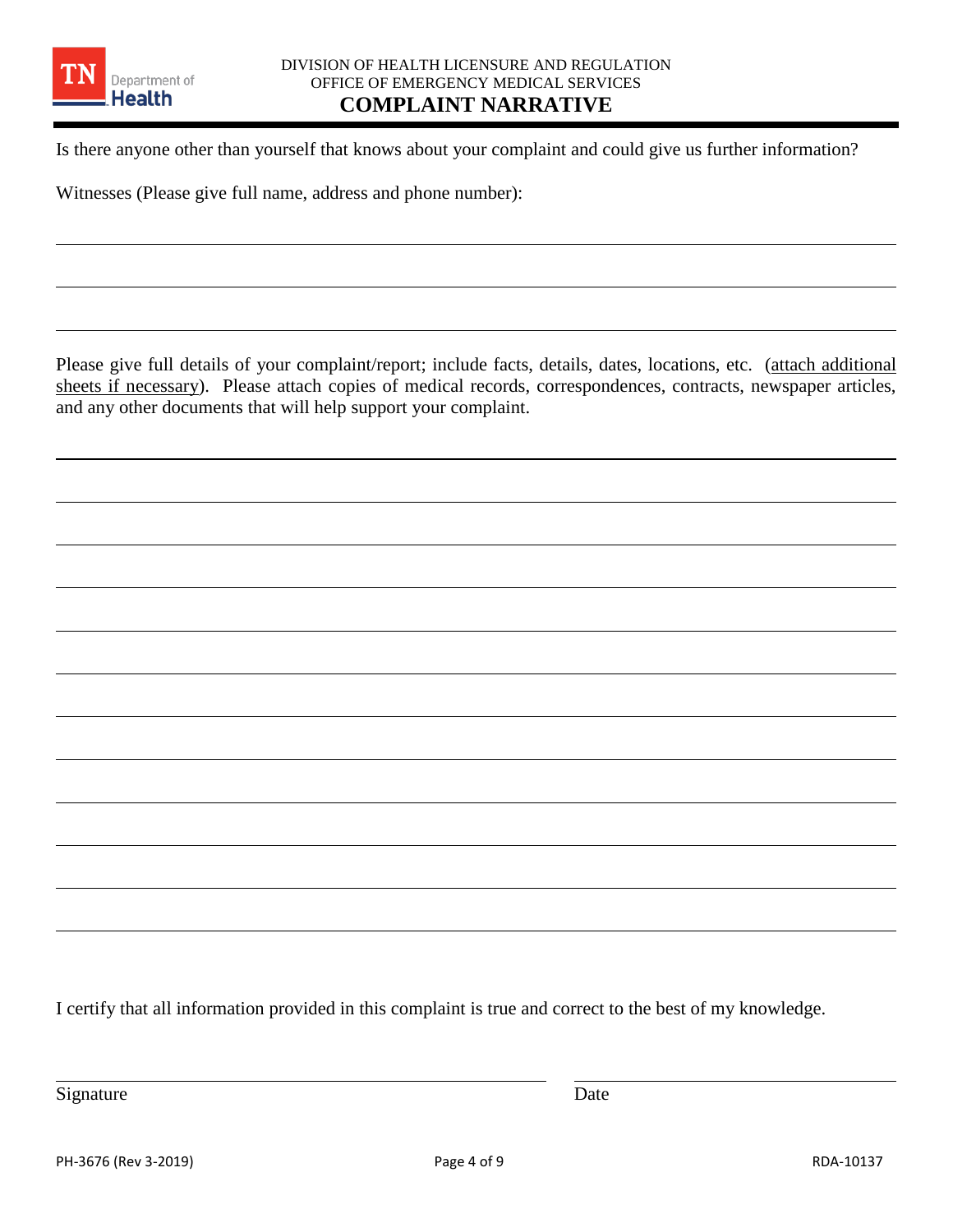#### **AUTHORIZATION FOR RELEASE OF PATIENT INFORMATION**

To: Any and all treating physicians or facilities

Department of **Health** 

This document authorizes any and all licensed health care practitioners, including but not limited to: physicians, psychiatrist, psychologist, nurses, therapists, social workers, counselors, dentists, chiropractors, podiatrists, optometrists, hospitals, clinics, laboratories, emergency personnel and other persons who have participated in providing any care or service to me, to discuss any communication, whether confidential or privileged, and to provide full and complete patient reports and records justifying the course of treatment including but not limited to: patient histories, x-rays, examination and test results, reports or information prepared by other persons that may be in your possession and all financial records, to the Tennessee Department of Health, Office of EMS (or any official representative of the Office).

This document authorizes the loan of any of the aforementioned reports and information to the EMS Office (or any official representative of the Office) for reproduction, investigation or other use.

| Patient Signature                    | Date          |
|--------------------------------------|---------------|
| Social Sec. No.                      | Date of Birth |
| Authorized Person Other Than Patient | Relationship  |
| Return to:                           |               |
|                                      |               |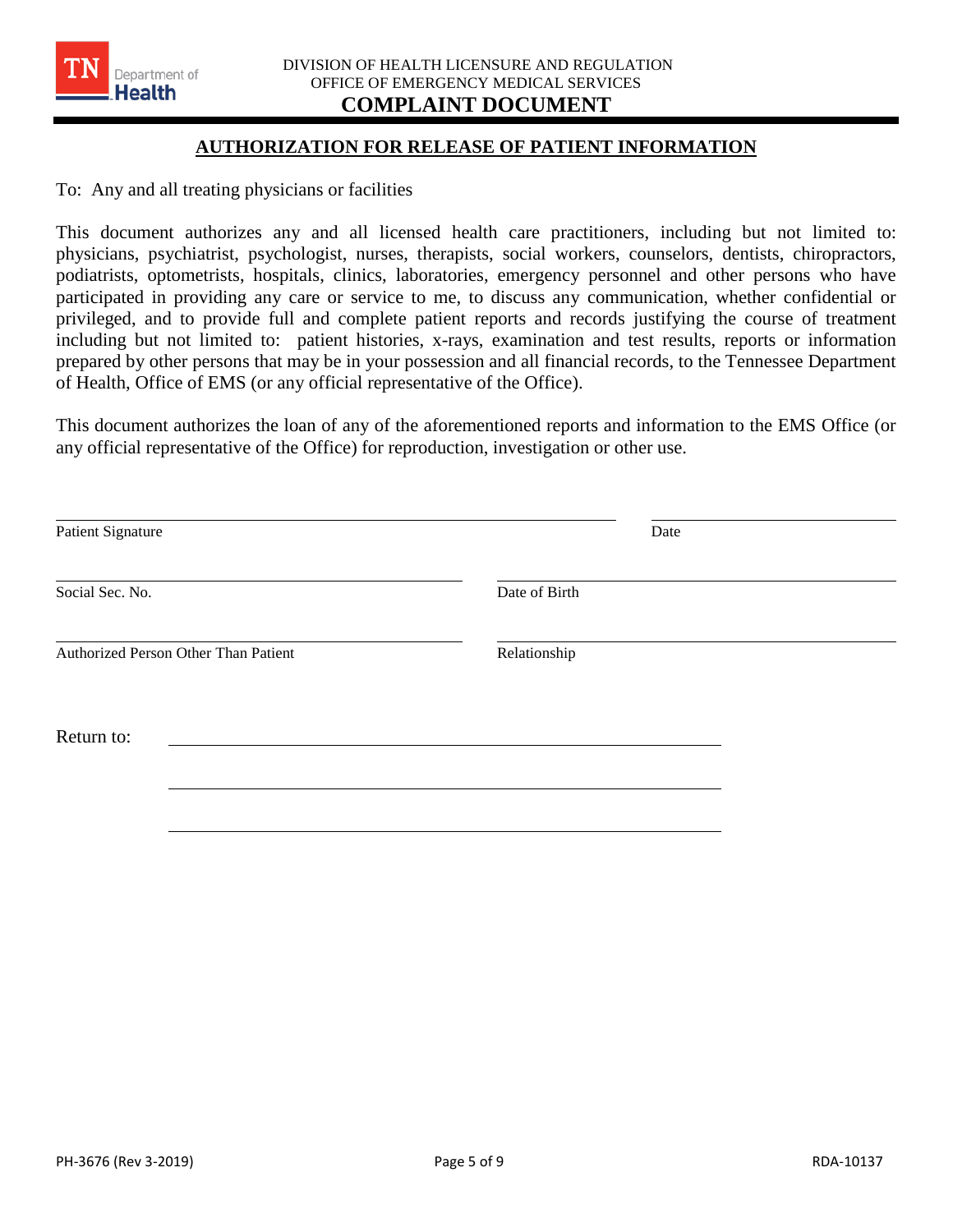# **II. PART B**

## **INSTRUCTIONS TO EMPLOYERS REPORTING PERSONNEL VIOLATING THE EMS PRACTICE ACT**

Delays can be minimized when employers submit the supporting documentation along with the complaint. If, for whatever reason, that is not feasible, the employer should have all of the appropriate documentation at hand so that it can be provided to the investigators from the Office of Emergency Medical Services.

The EMS disciplinary process is guided by strict legal requirements. It is absolutely imperative that supporting documentation be provided in every disciplinary case. It is unlikely that an employer would take disciplinary action without documentation to support the decision. The same documentation is important to this agency in pursuing disciplinary action.

In cases of a drug screen done for cause: Please submit the laboratory report itself and the chain of custody form. We also need the documentation that formed the basis of the "cause" for the drug screen.

In cases of a positive, random drug screen: Please submit the laboratory report itself and the chain of custody form.

In cases of suspected drug theft: If an employer or provider discovers errors in administering or stocking controlled substances or legend drugs, we require the specific records for each occasion or discrepancy. The patient report form, copies of the physician's orders, and any controlled drug administration record or drug inventory record are required. In making copies of these documents, please assure that the document copies "from margin to margin" and does not cut-off important information.

In cases of suspected theft, or the misuse of medical devices: Please submit a narrative report of the suspected occurrence, any police reports of the theft of items or major equipment, and any patient care reports that might be related to the incident.

In cases of false reports: Provide certified copies of the documents that were falsified. Please do no highlight the fraudulent entry, but you may affix post-it notes. In cases where an act or procedure was recorded but was not performed, please provide another document to show the absence of the proper record entry.

Witness Statements: In many cases, written statements by other employees who witnessed all or part of an occurrence are important since these same individuals might be called upon to testify at a formal hearing. Please ensure that these statements are properly identified as to the author, the date the statement was written, and that they are legible and complete copies (margin to margin). An accompanying cover letter summarizing the documents described herein should also identify these possible witnesses by full name, address and job title, and professional license credentials.

Documentation in these cases may vary somewhat according to the service or facility as well as the circumstances. The description of documents may also vary in title or form, but should provide the same generic information.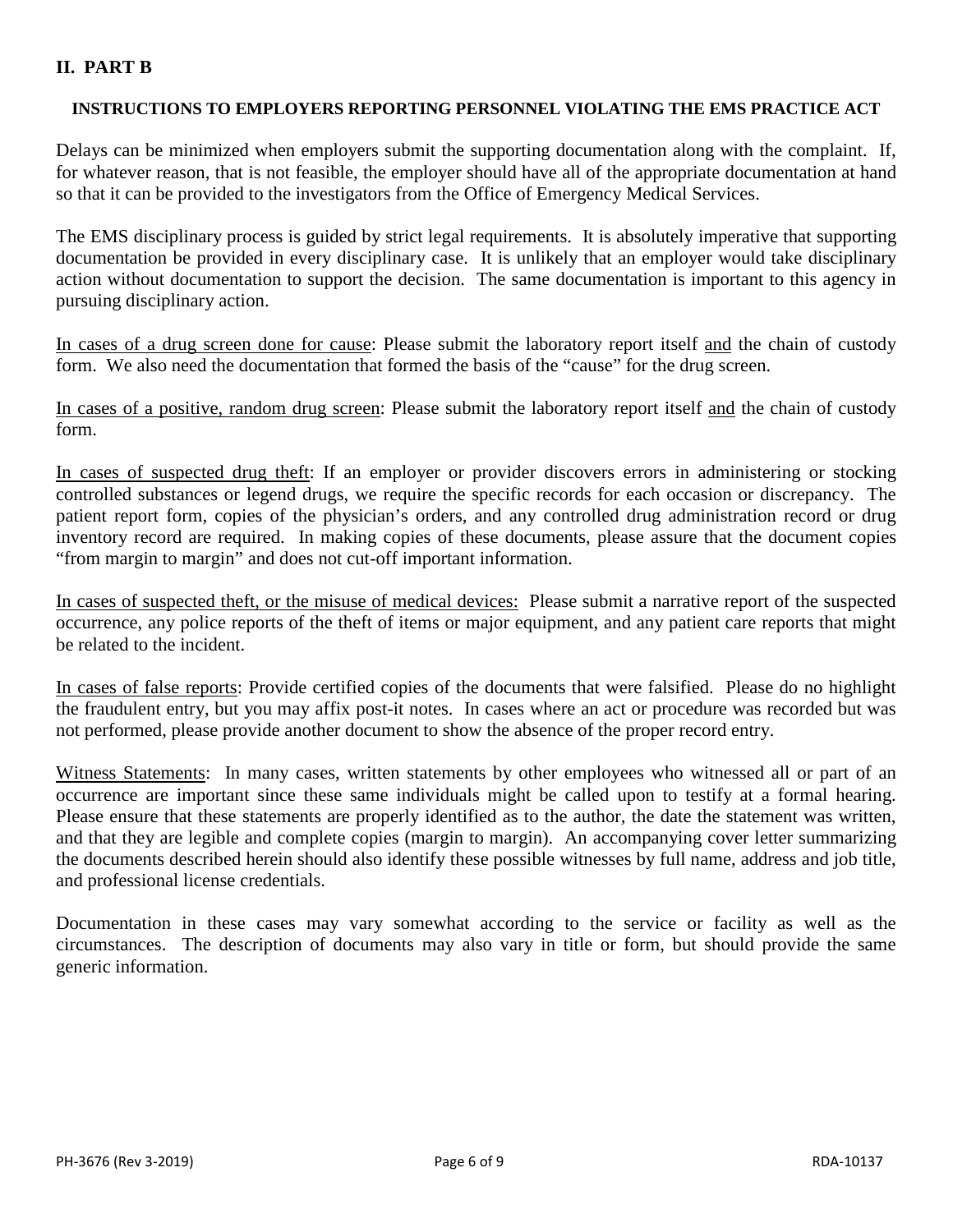# **EMPLOYER'S REPORT OF POSSIBLE VIOLATION**

#### **FULL NAME OF THE EMS PROVIDER BEING REPORTED:**

| PROVIDER'S PROFESSION (i.e. EMT, Paramedic): LIC #: LIC #:                                                                                                                                                                     |                                 |  |  |
|--------------------------------------------------------------------------------------------------------------------------------------------------------------------------------------------------------------------------------|---------------------------------|--|--|
|                                                                                                                                                                                                                                |                                 |  |  |
| LOCATION WHERE OFFENSE OCCURRED: Under the contract of the contract of the contract of the contract of the contract of the contract of the contract of the contract of the contract of the contract of the contract of the con |                                 |  |  |
|                                                                                                                                                                                                                                |                                 |  |  |
| PROVIDER'S POSITION OR TITLE: University of the set of the set of the set of the set of the set of the set of the set of the set of the set of the set of the set of the set of the set of the set of the set of the set of th |                                 |  |  |
|                                                                                                                                                                                                                                |                                 |  |  |
|                                                                                                                                                                                                                                |                                 |  |  |
|                                                                                                                                                                                                                                |                                 |  |  |
|                                                                                                                                                                                                                                |                                 |  |  |
|                                                                                                                                                                                                                                |                                 |  |  |
| ADDRESS: Street City State                                                                                                                                                                                                     | Zip                             |  |  |
| <b>TELEPHONE:</b> ( )<br>PLEASE PROVIDE DIRECT NUMBERS AND ANY EXTENSIONS FAX: ( )                                                                                                                                             |                                 |  |  |
| E-MAIL ADDRESS: University of the Second Second Second Second Second Second Second Second Second Second Second Second Second Second Second Second Second Second Second Second Second Second Second Second Second Second Second |                                 |  |  |
|                                                                                                                                                                                                                                |                                 |  |  |
| NAME AND TITLE OF INDIVIDUAL FILING THIS REPORT:                                                                                                                                                                               |                                 |  |  |
|                                                                                                                                                                                                                                |                                 |  |  |
| NATURE OF COMPLAINT/REPORT: (CHECK ALL THAT APPLY)                                                                                                                                                                             |                                 |  |  |
| <b>QUALITY OF CARE/MALPRACTICE</b>                                                                                                                                                                                             | <b>SUBSTANCE ABUSE</b>          |  |  |
| <b>EQUIPMENT THEFT</b>                                                                                                                                                                                                         | <b>INSURANCE FRAUD</b>          |  |  |
| SEXUAL ABUSE, HARRASSMENT OR CONTACT                                                                                                                                                                                           | <b>DRUG DIVERSION</b>           |  |  |
| <b>CRIMINAL CONVICTION</b>                                                                                                                                                                                                     | UNLICENSED PRACTICE             |  |  |
| PATIENT ABANDONMENT/NEGLECT                                                                                                                                                                                                    | <b>RUN REPORT FALSIFICATION</b> |  |  |
|                                                                                                                                                                                                                                |                                 |  |  |
| NAME, TITLE AND MAILING ADDRESS OF THE RECORDS CUSTODIAN:                                                                                                                                                                      |                                 |  |  |
|                                                                                                                                                                                                                                |                                 |  |  |
|                                                                                                                                                                                                                                |                                 |  |  |
| WAS A DRUG SCREEN PERFORMED?<br>$ $   Yes                                                                                                                                                                                      | $\vert$ No                      |  |  |
|                                                                                                                                                                                                                                |                                 |  |  |
|                                                                                                                                                                                                                                |                                 |  |  |
|                                                                                                                                                                                                                                |                                 |  |  |
| <b>NAME OF TESTING LAB</b><br><u> 1989 - Jan Samuel Barbara, martin da shekara tsara 1989 - An tsara 1989 - An tsara 1989 - An tsara 1989 - An</u>                                                                             |                                 |  |  |
| FULL NAME AND TITLE OF THE INDIVIDUAL COLLECTING THE SPECIMEN:                                                                                                                                                                 |                                 |  |  |
|                                                                                                                                                                                                                                |                                 |  |  |

## **LIST THE SPECIFIC SECTION OF THE APPROPRIATE TENNESSEE PRACTICE ACT AND THE TENNESSEE BOARD REGULATIONS THAT YOU BELIEVE HAVE BEEN VIOLATED:**

l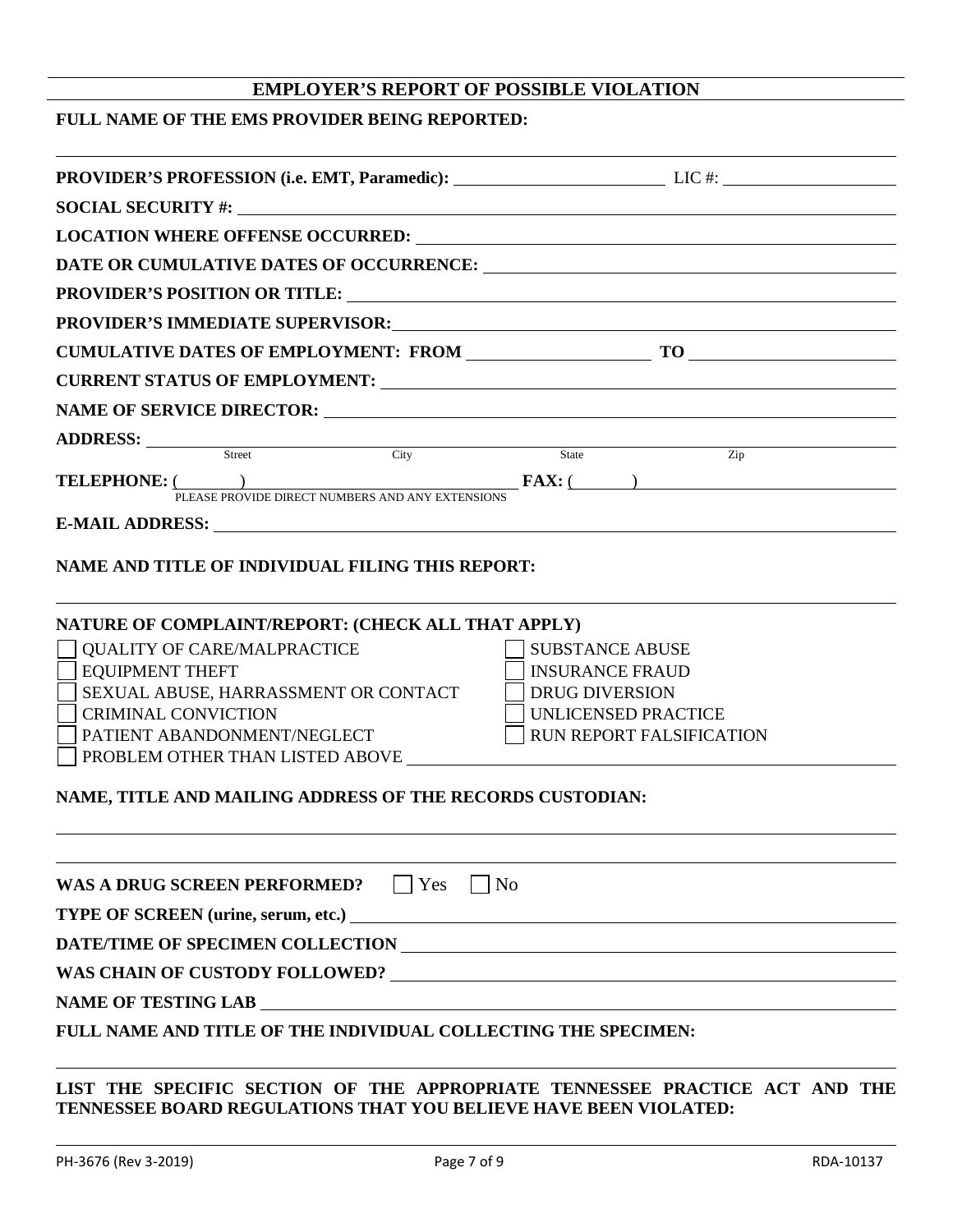#### **IDENTIFY, BY TITLE, ALL ACCOMPANYING DOCUMENTATION AND IT'S RELEVANCE (PLEASE NOTE, BUT DO NOT HIGHLIGHT, RELEVANT INDIVIDUAL ENTRIES)**

| 1)  |                                                                                                                       |
|-----|-----------------------------------------------------------------------------------------------------------------------|
| 2)  |                                                                                                                       |
| 3)  |                                                                                                                       |
| 4)  | <u> 1989 - Johann John Stein, fransk politik (d. 1989)</u>                                                            |
| 5)  | <u> 1980 - John Stone, Amerikaansk politiker (</u>                                                                    |
| 6)  | <u> 1980 - Andrea Andrew Maria (h. 1980).</u>                                                                         |
| 7)  | <u> Alexandria de la contrada de la contrada de la contrada de la contrada de la contrada de la contrada de la c</u>  |
| 8)  | <u> 1989 - Jan Barbara, martxa al III-lea (h. 1989).</u><br>Notae                                                     |
| 9)  | and the control of the control of the control of the control of the control of the control of the control of the      |
| 10) |                                                                                                                       |
| 11) | <u> Alexandria de la contrada de la contrada de la contrada de la contrada de la contrada de la contrada de la c</u>  |
| 12) | <u> Alexandria de la contrada de la contrada de la contrada de la contrada de la contrada de la contrada de la c</u>  |
| 13) | <u> 1980 - Jan Samuel Barbara, martin di sebagai personal di sebagai personal di sebagai personal di sebagai per</u>  |
| 14) | <u> 1980 - Andrea Andrew Maria (h. 1980).</u>                                                                         |
| 15) | <u> 1989 - Johann Barbara, martin amerikan basal dan berasal dan berasal dalam basal dan berasal dan berasal dan</u>  |
| 16) | <u> 1989 - Johann Barbara, martin amerikan basal dan berasal dan berasal dan berasal dan berasal dan berasal dan</u>  |
| 17) | <u> 1990 - Johann Barbara, martin a</u>                                                                               |
| 18) | <u> 1980 - Johann Stein, mars an deus Amerikaansk kommunister (</u>                                                   |
| 19) |                                                                                                                       |
| 20) | <u> 1989 - Johann Stein, mars and de Branch and de Branch and de Branch and de Branch and de Branch and de Branch</u> |
|     |                                                                                                                       |
| 22) | <u> 1989 - Jan Barnett, fransk politiker (d. 1989)</u>                                                                |
| 23) | <u> 1989 - Andrea Stadt British, fransk politik (d. 1989)</u>                                                         |
| 24) | <u> 1989 - Andrea Station, amerikansk politik (d. 1989)</u>                                                           |
|     |                                                                                                                       |

#### (USE ADDITIONAL SHEETS IF NECESSARY)